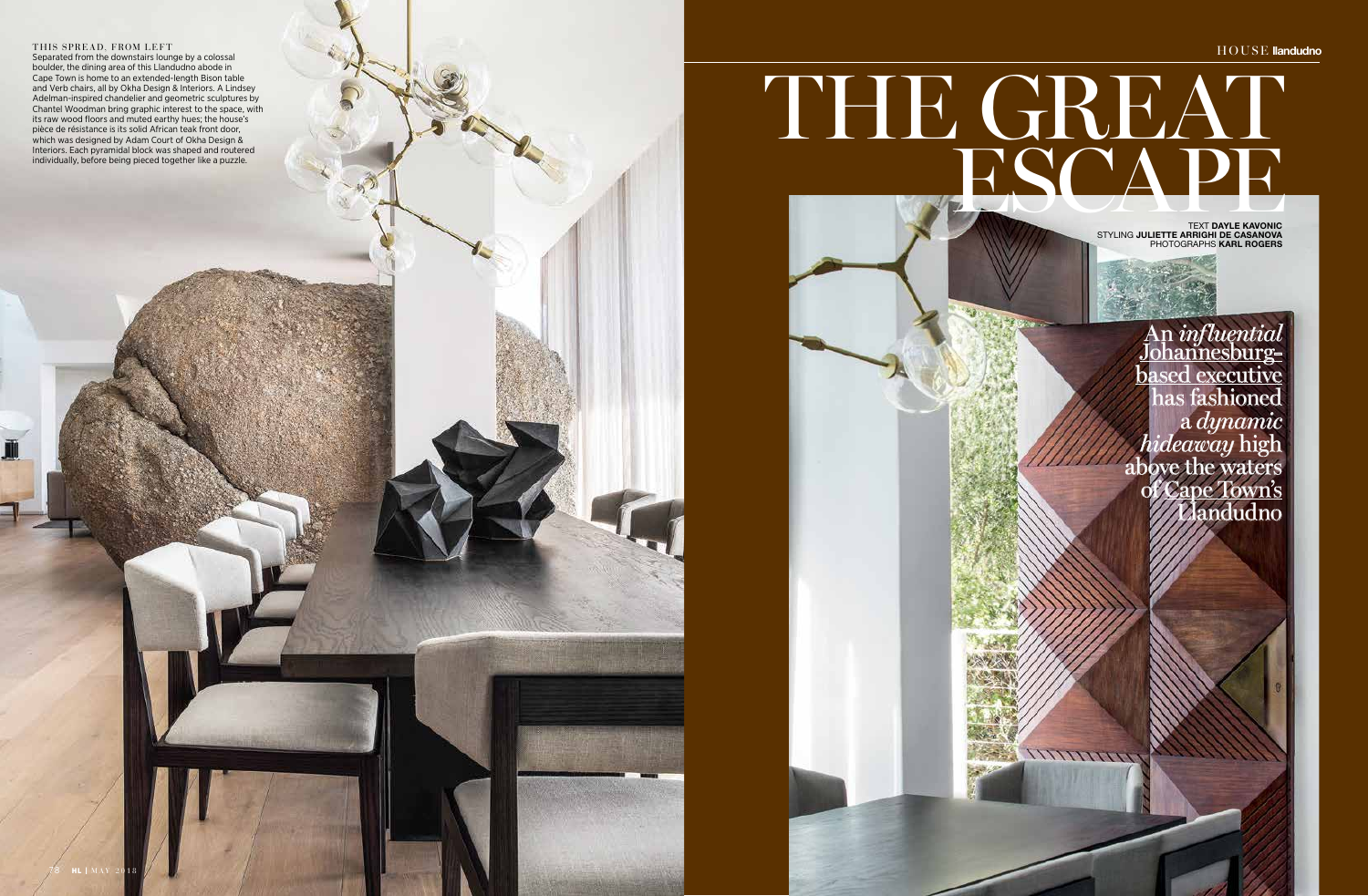

Asked to do just that, Bomax Architects has successfully made the extraordinary vistas the hero of the home. Thanks to an abundance of glass, there isn't a corner of Belles Vues, as the house has been named, that doesn't look out onto at least a slice of the blue expanse beyond – even the main bedroom's open-plan bathroom becomes one with the seascape by connecting to a spectacular outdoor shower. And if you happen to be faced away from the curl of beach below, you can still take in sights of a different kind, as clerestory windows and glass inserts make the rocky slope behind the property part of the furnishings. The strained in the former is the modes of the former is misspace of the strained moreover is the strained if it is fig. the former is the modes of his free<br>time in its jump. The former is the modes of his free<br>the work i

f Johannesburg is this Cameroonian-born business consultant and homeowner's yin, then Cape Town is his yang. The former is the nucleus of his frenetic work life; the latter, his cocoon, of sorts – a source of calm and release. It was critical, then, that the holiday home he bought four years ago in the cove of Llandudno in the Mother City be the ultimate embodiment of slow living. Perched high up on the mountainside, edged by

boulders and fynbos, the multilevel residence that stands here today bears little resemblance to the house that the owner viewed on his first visit to the site. Where the original turned inwards, the renovated house unfolds to the outside, breathing it in. 'What struck me when I saw the old property was the upstairs area,' he says. 'It was all closed up, with absolutely no views, and I remember thinking how amazing it would be if we opened up that space.'

This preoccupation with the setting hasn't meant that the interiors were neglected, however. Adam Court of Okha Design & Interiors has transformed the structure into a quiet celebration of its owner's character and interests. The owner, in Court's words, 'embodies

## HOUSE **llandudno**

THIS SPREAD, FROM FAR LEFT Court's custom-made furnishings in the upstairs entertainment lounge subtly reference the contemporary African aesthetic that defines the home's decor; terracotta Odd vases by Liam Mooney (liammooney.co.za) in collaboration with Lesley Tuchten and a ceramic by Martine Jackson rest on a bespoke American oak console in the entrance area; the refined downstairs lounge features a Miles armchair, tailor-made sidetable and polished copper mirror, all by Okha Design & Interiors.

a minimalist way. 'We've brought it down to shape and colour, reducing the African aesthetic to purist geometry,' says the designer. 'We sort of zoomed in and exploded the detail – so, it's subtle, but it's still there.'

With its intricately carved sculptural blocks and brass handle, the front door is the most noteworthy reference to African craft, and it's a thing of wonder – 'a monster to make', says Court. Other allusions to the continent abound, and to ensure that the furniture worked with the flow of the rectilinear property, almost all of it was custom-made by Okha Design & Interiors – 'We didn't shop; we crafted,' says Court. The result is an elegant collection of rugs, seating and tables washed in earthy tones and marked with graphic etchings.

The home's two tiers also express different aspects of the man who resides here. According to Court, the owner's 'quiet, reserved side' finds expression in the restrained shades of the open-plan ground floor, where the formal lounge, dining area and kitchen are all located. Here, an immense granite boulder around which the house was built takes pride of place, and its intriguing shadow tones and textures echo throughout the lower level in Court's choice of pale raw wood, polished copper, pearl grey upholstery and stucco plaster. Upstairs, on the other hand, channels the owner's fun, charismatic side with bold geometrics, glossy metallics and spicy oranges in the entertainment zone, as well as shots of cobalt blue in the otherwise neutral bedroom.

When asked about his favourite corner of the property, the owner cites the curved outside deck and daybed area, with its undisturbed panorama. 'I love how quiet it is there,' he says. 'The only sound is the crashing of the waves.' It is the real crowning glory of a house that's designed to be both soothing and functional, with every detail of it geared toward the business of relaxing.  $\bigcirc$ **bomax.co.za** ; **okha.com**

**displayed along the** *displayed*  $\boldsymbol{\epsilon}$  and  $\boldsymbol{\epsilon}$  and  $\boldsymbol{\epsilon}$  and  $\boldsymbol{\epsilon}$  and  $\boldsymbol{\epsilon}$  and  $\boldsymbol{\epsilon}$  and  $\boldsymbol{\epsilon}$  and  $\boldsymbol{\epsilon}$  and  $\boldsymbol{\epsilon}$  and  $\boldsymbol{\epsilon}$  and  $\boldsymbol{\epsilon}$  and  $\boldsymbol{\epsilon}$  and  $\boldsymbol{\epsilon}$  and  $\boldsymbol{\epsilon}$  and  $\boldsymbol{\epsilon$ *celebration of its CONFINE CONFIDENT BY A FINE CONFIDENTIAL STATE SCHOOL SECTION AND LETTER SCHOOL SECTION ASSESSMENT SCHOOL SECTION ASSESSMENT DECIMEND*